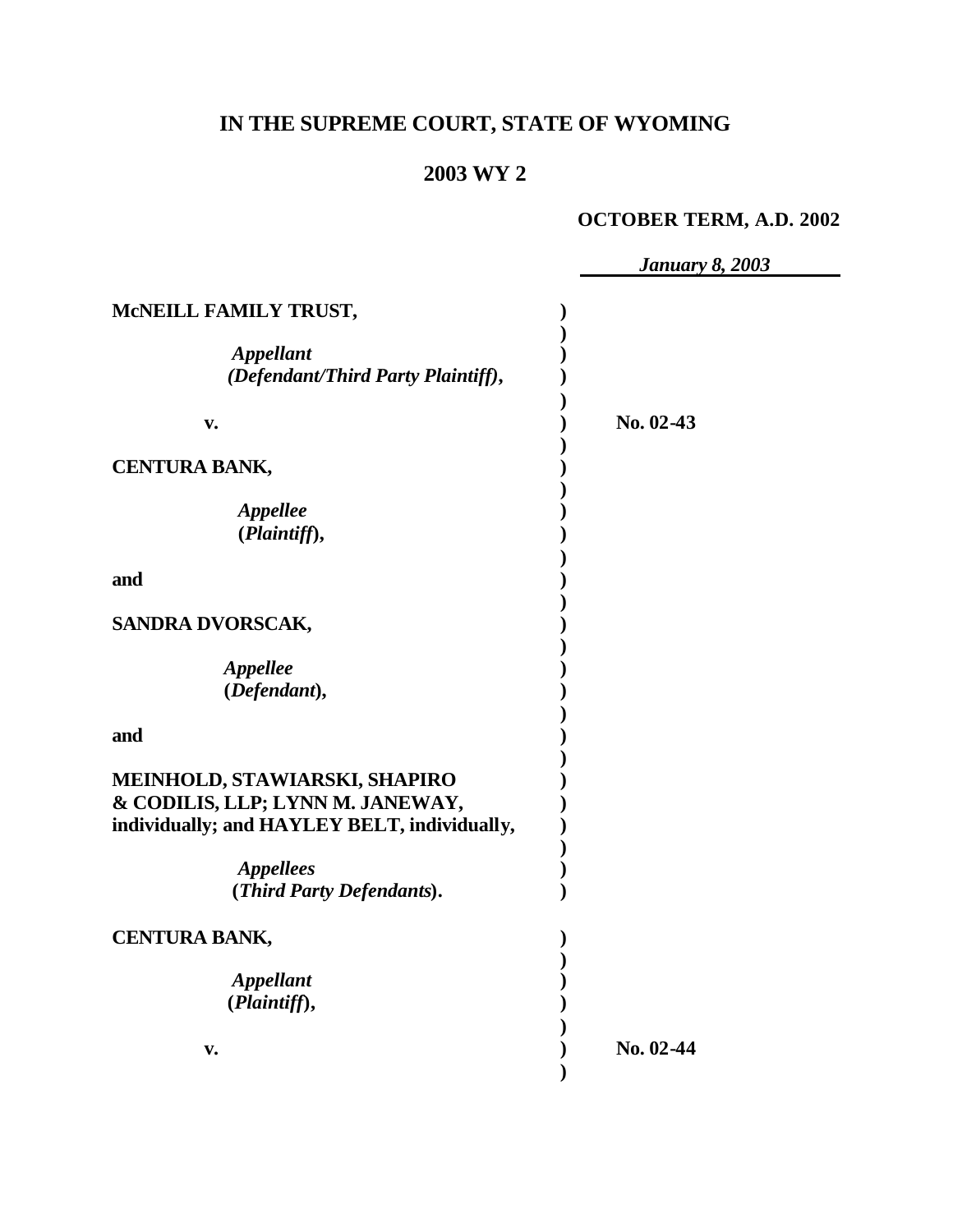| MCNEILL FAMILY TRUST,                           |             |
|-------------------------------------------------|-------------|
| Appellee<br>(Defendant/Third Party Plaintiff).  |             |
| MCNEILL FAMILY TRUST,                           |             |
| Appellant<br>(Defendant/Third Party Plaintiff), |             |
| v.                                              | $No. 02-59$ |
| <b>CENTURA BANK,</b>                            |             |
| <i><b>Appellee</b></i><br>(Plaintiff).          |             |

# *Appeals from the District Court of Park County* The Honorable Gary P. Hartman, Judge

#### *Representing McNeill Family Trust:*

Kate M. Fox of Davis & Cannon, Cheyenne, Wyoming; and Wm. Daniel Elsom and Teresa Elsom of Elsom & Elsom, Lawyers, Cody, Wyoming

#### *Representing Centura Bank:*

Gary R. Scott of Hirst & Applegate, P.C., Cheyenne, Wyoming

# **Before HILL, C.J., and GOLDEN, LEHMAN, KITE, and VOIGT, JJ.**

**NOTICE: This opinion is subject to formal revision before publication in Pacific Reporter Third. Readers are requested to notify the Clerk of the Supreme Court, Supreme Court Building, Cheyenne, Wyoming 82002, of typographical or other formal errors so correction may be made before final publication in the permanent volume.**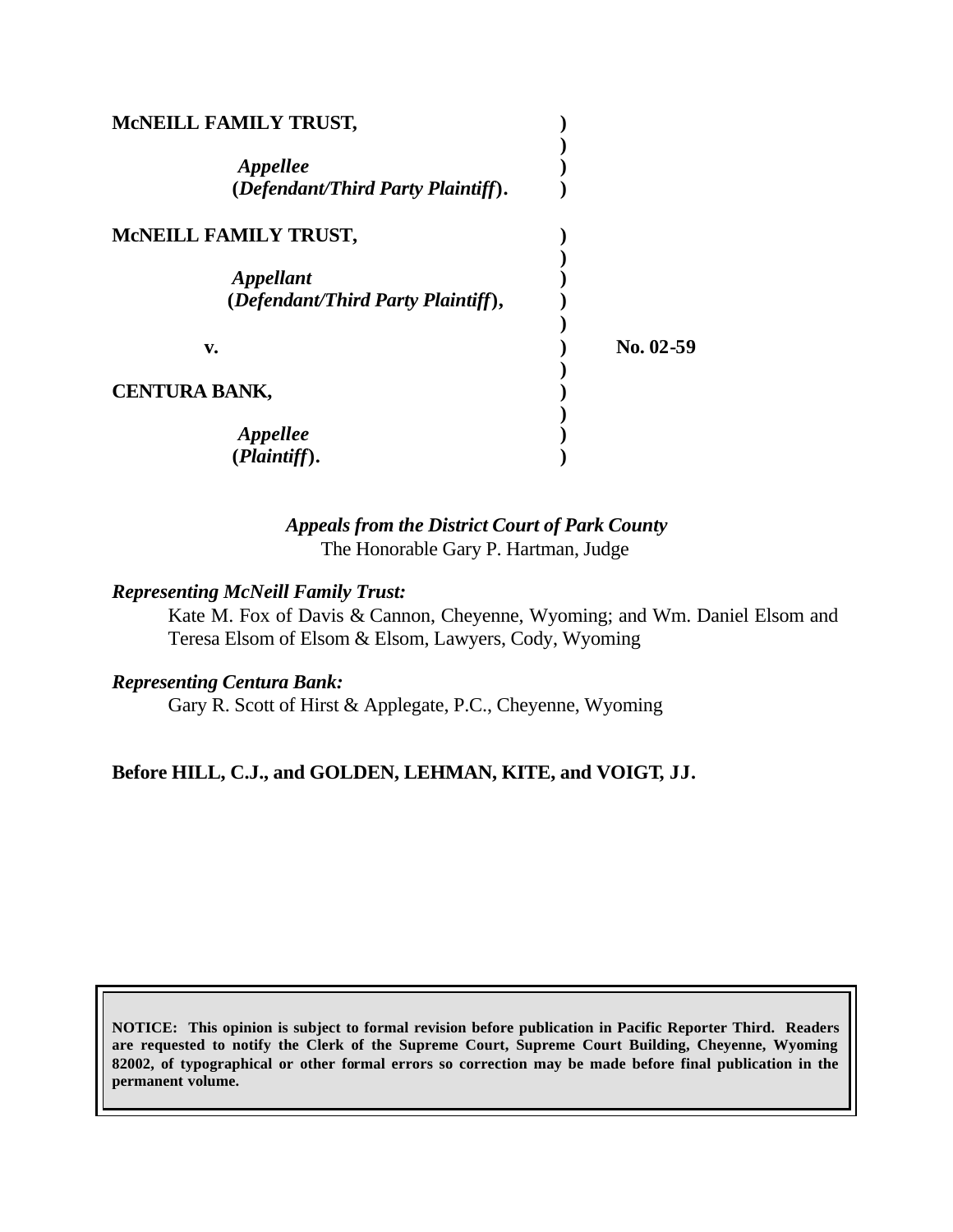#### KITE, Justice.

[¶1] Centura Bank commenced a foreclosure by power of sale proceeding on a first mortgage which was in default with \$87,320.82 due. Centura's attorneys apparently intended to cancel or postpone the sale because they had failed to notify a second mortgagee but did not do so. No bank representative attended the sale, and Bob G. McNeill, on behalf of the McNeill Family Trust (McNeill Trust), made the only bid in the amount of \$20,000. The district court found the McNeill Trust's bid price so low as to be unconscionable, and that finding, together with Centura's mistakes, justified the exercise of equitable power to set the sale aside. In an effort to return all parties to the positions they held prior to the sale, the district court ordered Centura to pay the McNeill Trust's attorney fees and costs. We reverse both the decision to set aside the original foreclosure sale and the award of attorney fees and remand to the district court.

### **ISSUES**

[¶2] We rephrase the issues as follows:

I. Did the district court err when it found an unconscionably low sale price required the foreclosure sale be set aside?

II. Was the award of attorney fees and costs to the McNeill Trust supported by  $law<sup>2</sup>$ 

# **FACTS**

[¶3] On March 27, 1996, the Shoshone First Bank loaned Robert and Sandra Dvorscak \$89,625 and took a first mortgage on their Cody residence which had an appraisal value of \$119,500. In September of 1996, U.S. Bank, formerly First Bank, made a \$30,000 home equity loan to the Dvorscaks and took a second mortgage on the property. The first mortgage was assigned to Centura in March of 1997.

[¶4] The Dvorscaks filed a petition for Chapter 7 bankruptcy protection on November 12, 1997, listing the debts on the real property and provided notice to Centura and U.S. Bank. Pursuant to 11 U.S.C. § 362(a), an automatic stay went into effect when the bankruptcy was filed which precluded any creditor from taking legal action against the Dvorscaks or their bankruptcy estate property without first obtaining an order for relief from stay from the federal bankruptcy court. In March of 1998, Centura referred the Dvorscaks' mortgage to the Colorado law firm of Meinhold, Stawiarski, Shapiro & Codilis, LLP (Centura's attorneys) for foreclosure proceedings. Centura's attorneys obtained a title report, which did not reflect U.S. Bank's second mortgage, and began a foreclosure by power of sale proceeding pursuant to Wyo. Stat. Ann. §§ 34-4-101 through 34-4-113 (LexisNexis 2001) by notifying interested parties and publishing the notice of foreclosure in the Powell Tribune.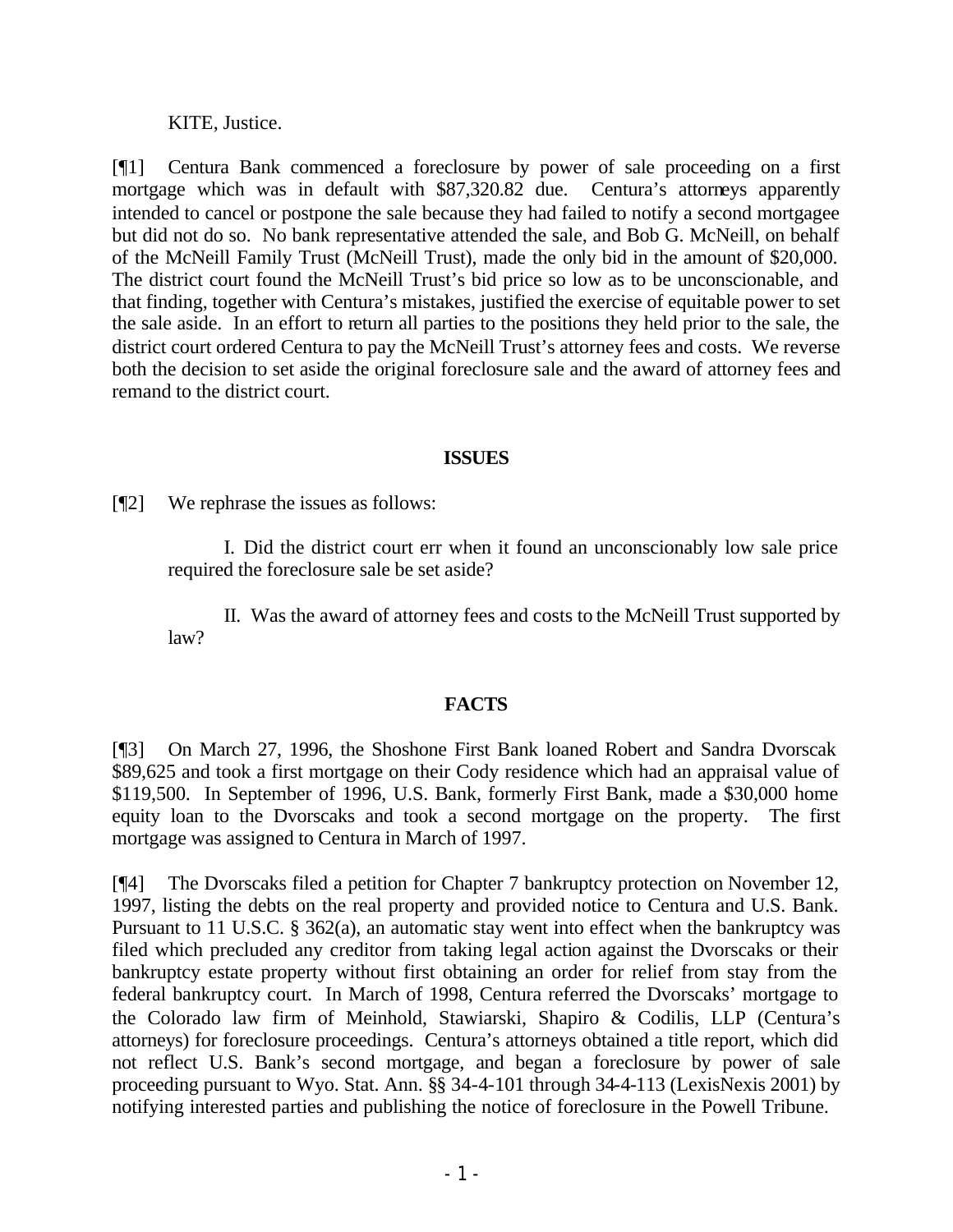Centura's attorneys did not obtain relief from the bankruptcy stay prior to commencing the foreclosure process. U.S. Bank subsequently advised Centura's attorneys of the second mortgage, and the attorneys apparently intended to cancel or postpone the scheduled foreclosure sale to allow notification of U.S. Bank and a restarting of the process. However, they failed to do so.

[¶5] Mr. McNeill, trustee of the McNeill Trust, saw the published foreclosure sale notice and attended the June 24, 1998, sale. The only other person in attendance was Richard Moser, a deputy sheriff who was there to conduct the sale. Mr. McNeill bid \$20,000, and Deputy Moser accepted the bid. Either Deputy Moser or the sheriff's office support staff telephoned Centura's law firm for instructions regarding the appropriate payee of the check. Deputy Moser informed Mr. McNeill that Centura was the appropriate payee. Mr. McNeil went to the bank, obtained a certified check for \$20,000 in the name of Centura Bank as the payee, returned it to the sheriff's office, and obtained a certificate of purchase. When Mr. McNeill returned home, his wife advised him an attorney for Centura had left a telephone message. Mr. McNeill returned the telephone call, and the parties discussed the validity of the foreclosure sale as well as the possible exchange of money for Mr. McNeill's surrender of the certificate of purchase. A June 25, 1998, letter from the law firm to Mr. McNeill documented the telephone call and cautioned that litigation could follow if the "erroneous" sale was not resolved.

[ $[$ [6] Centura's attorneys filed a lawsuit<sup>1</sup> on July 27, 1998, naming Mr. McNeill, the Dvorscaks,<sup>2</sup> the Park County sheriff, and U.S. Bank<sup>3</sup> as defendants and asserting:

> 10. As a result of mistake and the Sheriff's failure to ascertain the status of Centura's bid and inquire into the absence of a Centura representative [at the foreclosure sale]; as a result of lack of notification to [U.S.] Bank of the sale as required to protect its due process rights; and as a result of Centura's mistake in not withdrawing or postponing the sale, the Mortgagors, Centura, and [U.S.] Bank have all been deprived of their rights to obtain reasonable value for the property, to bid in the amounts of their liens, and/or to redeem the amounts of their liens from the sale in order to fully protect their interests.

<sup>1</sup> The lawsuit was apparently filed without Centura's knowledge or authorization. However, Centura subsequently ratified its attorneys' actions.

<sup>&</sup>lt;sup>2</sup> Mr. Dvorscak never responded in the suit, and Mrs. Dvorscak participated in a very limited manner in the district and bankruptcy court forums. She did not file a notice of appeal.

<sup>&</sup>lt;sup>3</sup> The McNeill Trust purchased U.S. Bank's second mortgage. Like Mr. Dvorscak, U.S. Bank did not participate in the litigation below or file an appeal.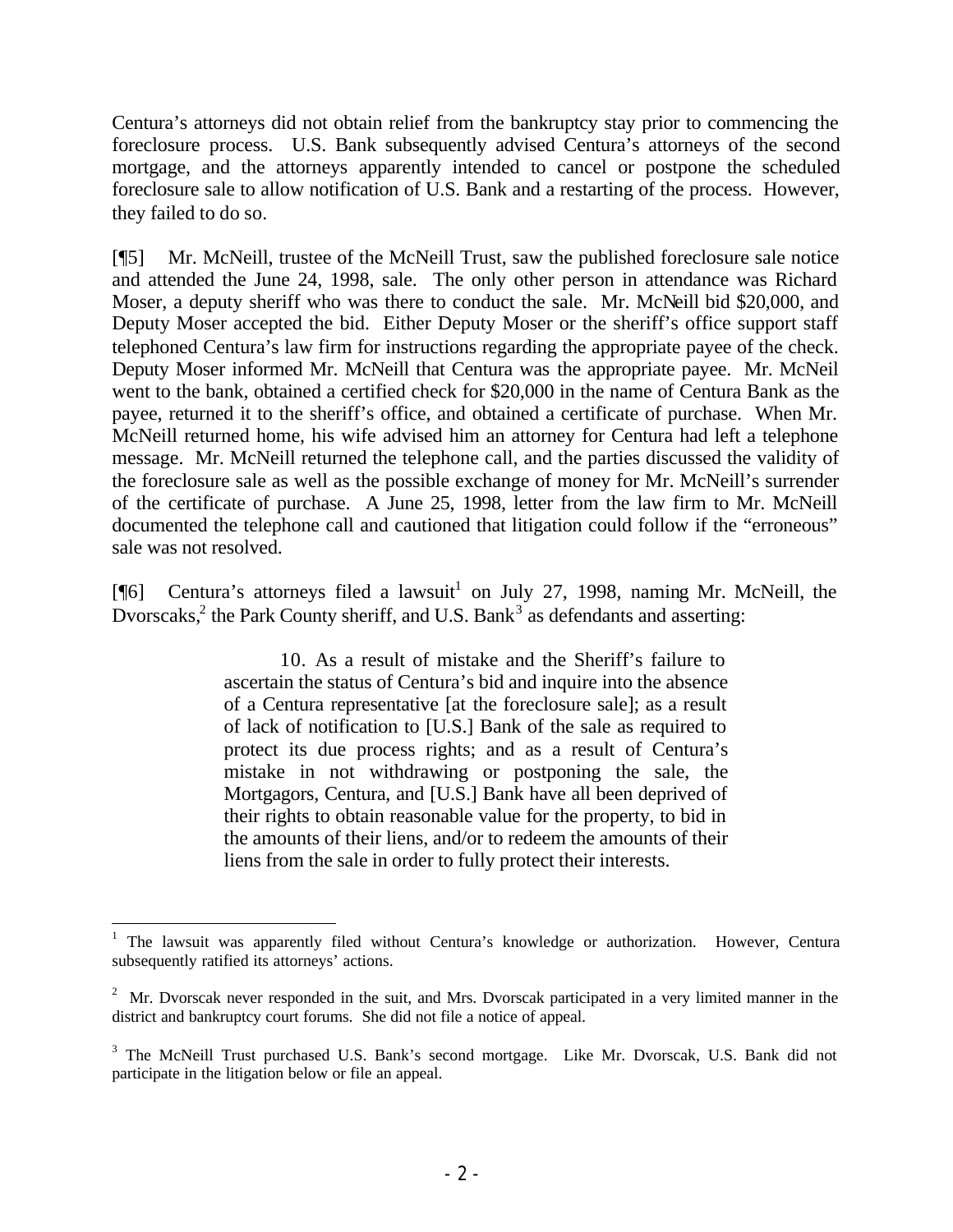11. Because of the sale, Defendant McNeill has received an improper and inequitably huge windfall.

The prayer for relief requested the sale be declared void and of no effect, the \$20,000 payment be returned to Mr. McNeill, and a new sale be held. In October of 1998, Centura's attorneys filed a motion to dismiss contending they had just learned the Dvorscaks' Chapter 7 bankruptcy was filed prior to the foreclosure sale and, therefore, the sale was void because it was conducted in violation of the automatic stay. The district court stayed the action pending resolution of these issues by the bankruptcy court. Centura filed a motion for relief from stay in the bankruptcy court asking that the sale in violation of the stay be held void and the stay be lifted to allow Centura's state court action to proceed. The McNeill Trust and Mrs. Dvorscak filed objections. After a hearing, the bankruptcy court granted the motion for relief thereby permitting the state court proceedings to go forward and validating the foreclosure sale because "[t]o hold otherwise would unfairly reward Centura." Centura filed a motion for reconsideration which was denied; however, it did not appeal the bankruptcy court's holding that the automatic stay did not void the sale.

[¶7] Thereafter, in the state court action, the sheriff was dismissed, the McNeill Trust was substituted for Mr. McNeill as a defendant, and Centura filed an amended complaint making the same claim–the sale was void for violation of the automatic stay–that had been unsuccessful in the bankruptcy court. Centura's attorneys then filed a motion for judgment on the pleadings requesting that the district court declare the foreclosure sale void for unilateral mistakes, lack of notice to U.S. Bank, unjust enrichment by the McNeill Trust, irregularity of the sale, and unconscionability. The district court converted the motion to one for summary judgment and granted it ordering that all the parties be returned to their presale status. The court also directed Centura to pay the McNeill Trust's attorney fees and costs of \$82,458 in order to fully restore the parties to the presale circumstances. The McNeill Trust appealed the summary judgment, and Centura appealed the award of attorney fees.

# **STANDARD OF REVIEW**

[¶8] This case presents no factual disputes. Centura admits committing unilateral mistakes that inadvertently led to the foreclosure sale being held as originally scheduled. The district court granted summary judgment to Centura and invoked its equitable power to restore the parties to their preforeclosure sale status.

[¶9] This court has long recognized the foreclosure of a mortgage lien to be an equitable action. *Marple v. Wyoming Production Credit Association*, 750 P.2d 1315, 1317 (Wyo. 1988); *Baldwin v. McDonald*, 24 Wyo. 108, 156 P. 27, 32 (1916). We have also embraced the concept that, "by adoption of the Wyoming Rules of Civil Procedure[,] 'the distinction between actions at law and suits in equity has been abolished.' W.R.C.P. 2." *Hyatt Brothers, Inc. ex rel. Hyatt v. Hyatt*, 769 P.2d 329, 332 n.2 (Wyo. 1989). As one result of this abolition, we have approved the use of summary judgment in actions which were historically equitable in nature. *Id.*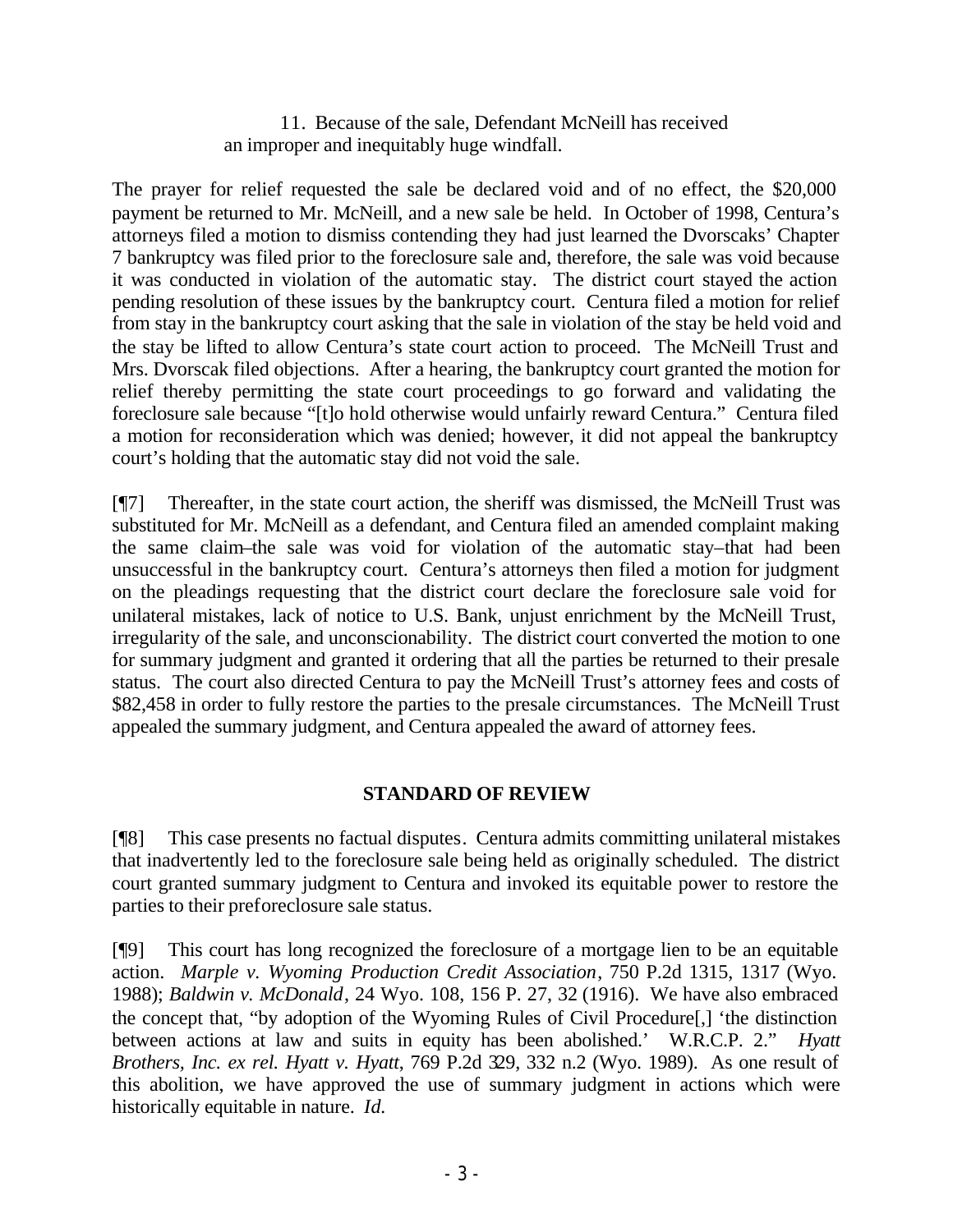[¶10] The Oklahoma Court of Civil Appeals, addressing a similar circumstance, held:

The underlying action, being one to foreclose a mortgage lien, is equitable in nature. Ordinarily, in reviewing a case of equitable cognizance a judgment will be sustained on appeal unless it is found to be against the clear weight of the evidence or is contrary to law or established principles of equity. But because this comes to us from an order granting summary judgment the appellate standard of review is *de novo.*

*Abboud v. Abboud*, 2000 OK CIV APP 116, ¶4, 14 P.3d 569, ¶4 (citations omitted). This court has often expressed the standard of review that summary judgment is proper "when there is no genuine issue of material fact in dispute and the moving party is entitled to judgment as a matter of law." *Paulson v. Andicoechea*, 926 P.2d 955, 957 (Wyo. 1996). We examine the case in the same manner as the district court and treat the motion as if it were originally before us, using the identical materials and information presented to the district court. *Pekas v. Thompson*, 903 P.2d 532, 535 (Wyo. 1995). Therefore, we review the district court's order setting aside the foreclosure as a matter of law and *de novo.*

# **DISCUSSION**

# **A. Summary Judgment and the Original Foreclosure Sale Set Aside**

[¶11] "The public policy underlying the comprehensive framework governing foreclosure sales is a concern for swift, efficient, and final sales." *6 Angels, Inc. v. Stuart-Wright Mortgage, Inc.*, 102 Cal. Rptr. 2d 711, 716 (Cal. Ct. App. 2001). "The obvious advantage of power of sale foreclosure is that it avoids the expense and delay of a judicial proceeding." E. George Rudolph, The Wyoming Law of Mortgages § 4.1 at 63 (1995). Against the backdrop of these policy considerations, Centura claimed that, even though its mistakes were unilateral, the sale should be set aside in equity because: the sale was inadvertently held due to mistakes committed by Centura's attorneys; Centura did not attend the sale and did not notice U.S. Bank, the second mortgagee; the sale price was grossly inadequate; the McNeill Trust tendered a check shortly after the sale, not immediately upon the acceptance of the bid; and the McNeill Trust was unjustly enriched. The McNeill Trust maintained the original foreclosure sale was valid and, therefore, should not have been set aside and it was entitled to rely upon the finality of the foreclosure process.

[¶12] This court has not previously addressed whether a foreclosure sale can be set aside because of an inadequate price due to unilateral errors on the part of the mortgagee. In truth, we have very little precedent regarding foreclosure sales, and the precedent we do have suggests a conservative approach with sales being set aside in only very limited circumstances. This view is evident in Justice Blume's opinion in *Delfelder v. Teton Land & Investment Co.*, 46 Wyo. 142, 24 P.2d 702 (1933).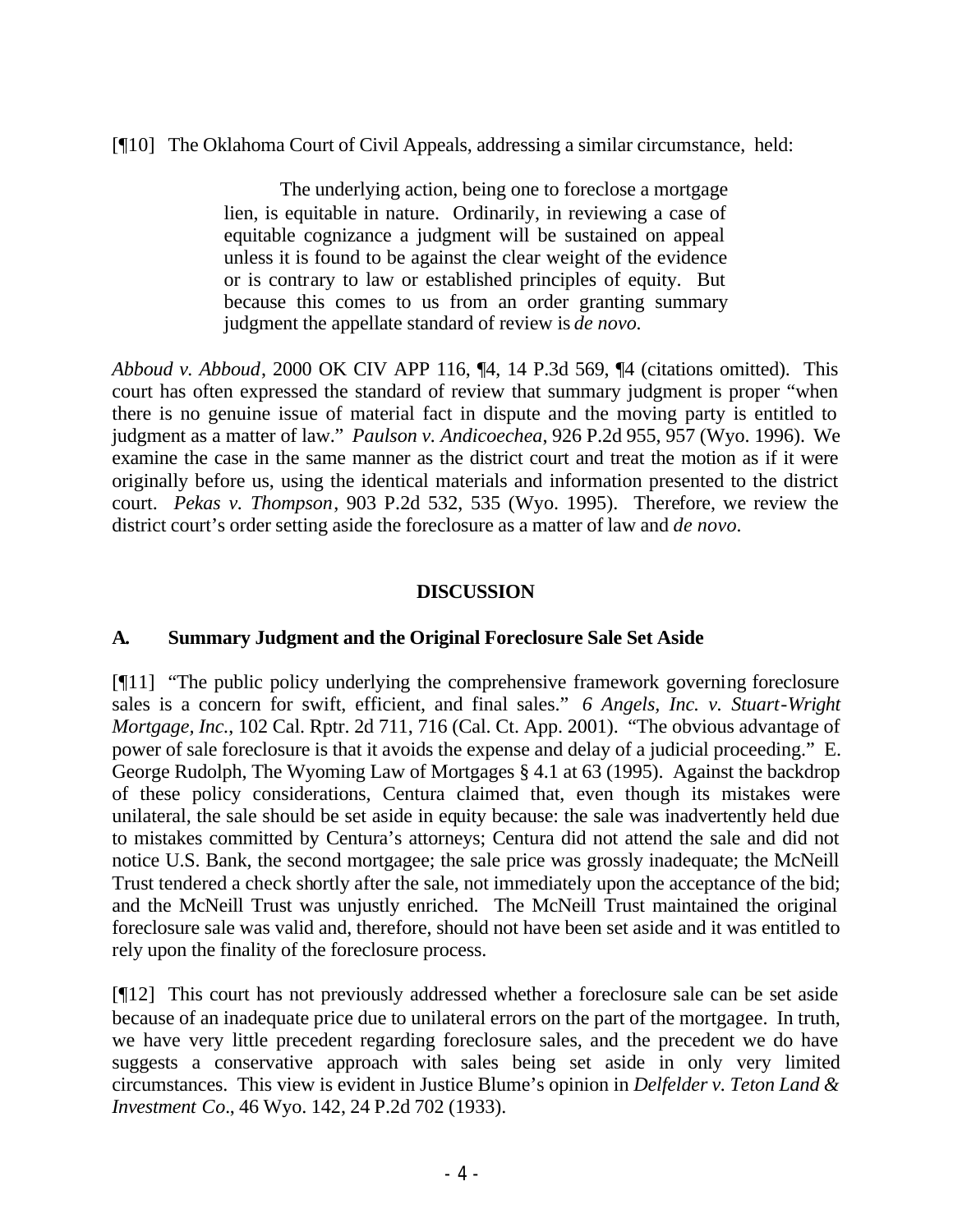[¶13] The facts in *Delfelder* are somewhat complicated, yet they are sufficiently compelling to warrant review. J. A. Delfelder and Evelyn M. Delfelder executed a \$225,000 mortgage on all their property to John Hay. In doing so, Mrs. Delfelder legally waived her homestead rights. Shortly afterward, Mr. Delfelder died, and Mrs. Delfelder was appointed the executrix of his estate. The principal balance of the debt reduced to \$70,000, apparently by application of the proceeds from the sale of livestock. Mrs. Delfelder also executed several renewal notes for the debt in the amount of \$70,000 though no formal claim was filed on the debt with her as executrix. Mr. Hay assigned the mortgage to American National Bank which commenced foreclosure proceedings under the power of sale provision for the amount due at that time of \$79,269. At the June 2, 1924, foreclosure sale, an agent of American National Bank purchased the property for \$72,000. In March of 1926, the bank sold the property to Teton Land & Investment Co. In 1931, Teton Land & Investment Co. filed an action against Mrs. Delfelder to recover the premises. Mrs. Delfelder asserted the sale should be set aside and the action dismissed because of a number of alleged irregularities and her homestead exemption. 24 P.2d at 703. Justice Blume's empathy for the widow's condition and efforts to preserve the homestead were apparent:

> We come then to the main question in the case, namely, whether or not the foreclosure of the mortgage was valid without presentation of the claim of the assignee of the mortgage to the executrix of the estate, in view of the fact that the defendant resided on the premises in controversy, and claimed the same, as her homestead under the statute. The point has given us an infinite amount of trouble. We have continually held that the laws relating to a homestead should be liberally construed. And, in view of that fact, we have labored long, and have delayed the decision in this case, with the hope of finding some way to save the homestead for Mrs. Delfelder without doing undue violence to other principles of law and equity involved in the case.

24 P.2d at 705. The court recognized the sale of exempt property is voidable, not void, depending on whether there is nonexempt property which could be liquidated first and other similar considerations. However, in the end, the court determined Mrs. Delfelder was prejudiced by her own actions, not by the mortgagee's failure to file a claim with the e state:

> The homestead could not have been saved . . . without the sale of the farm lands. Should blame be fastened on the assignee of the mortgage because the foreclosure was not started sooner? We do not think so.... [W]e find in the case at bar the fact that the defendant herself, as executrix of the estate, at four different times gave, for the purpose of extending the time of payment, renewal notes for the original indebtedness under the mortgage, which operated, if not entirely so, at least almost like an allowance of the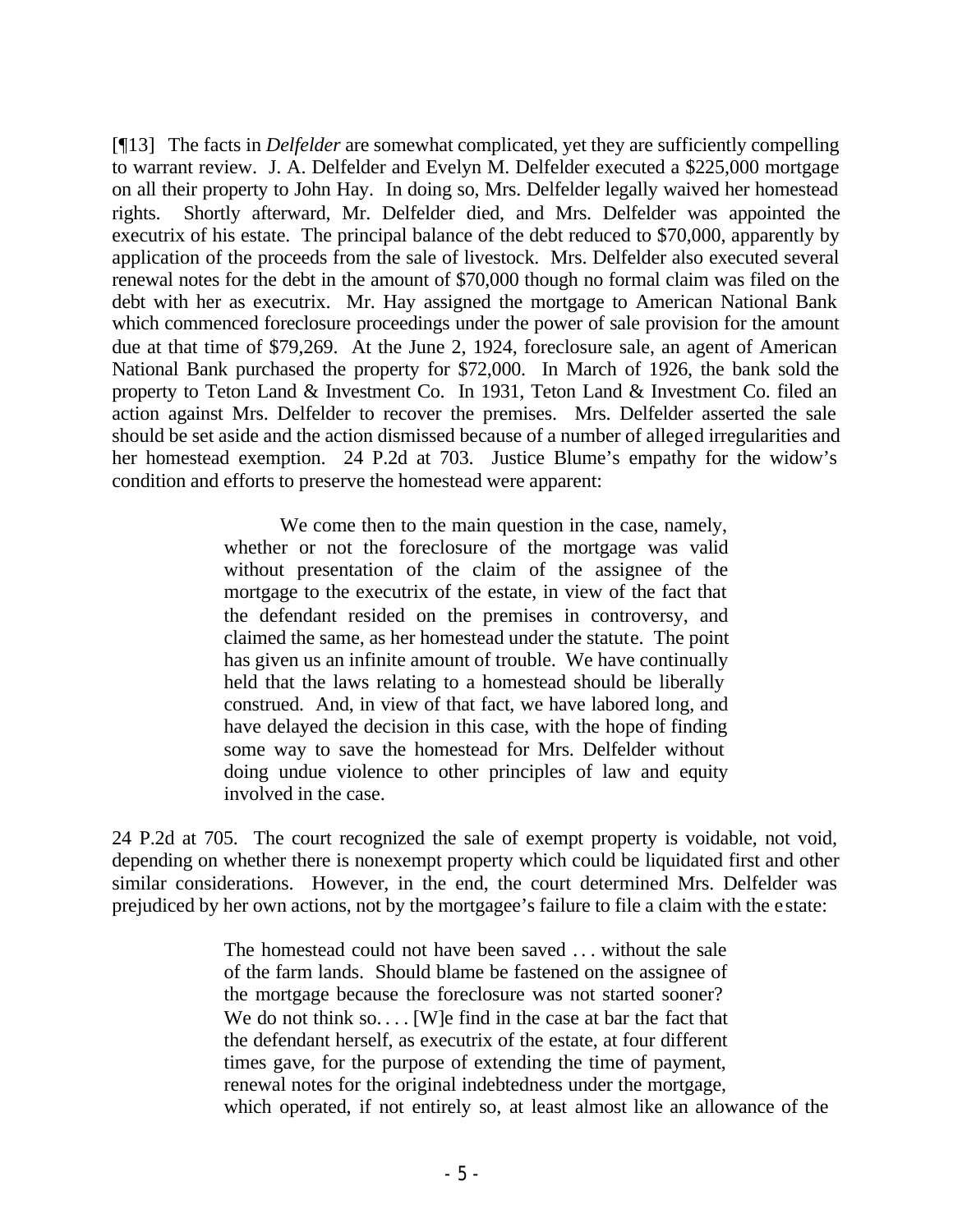claim, even though not based on a formal claim filed with the estate. The first renewal note was given before, the last long after, the time of filing claims against the estate had expired. She was, accordingly, at least equally to blame for not proceeding more promptly in attempting to determine whether or not the homestead could have been saved. Suppose, then, the claim had been filed. By reason of the extension of the notes, the holder of the mortgage was unable to foreclose. Thus, as a result of defendant's own act, taxes accrued, interest accumulated, and the amount ran up to that ultimately found to be due, and the possibility of saving the home became out of the question . . . . The fact that these extensions were made by the defendant in her capacity as executrix should not, we think, make any difference. We have, in considering this matter, earnestly attempted to find out whether she might not, in some way, have been damaged by the nonfiling of the claim, but have been unsuccessful by reason of the stubborn facts confronting us . . . .

24 P.2d at 711. In short, the court found the renewals delayed the foreclosure proceedings and the debt thereby increased to an amount sufficient to compromise the homestead exemption. Justice Blume wrote:

> The essence of the defense herein is to have a sale under a mortgage set aside. Such a proceeding is one in equity. . . . And where, as in this case, the sale was not absolutely void, but at most voidable, *it would seem that it should not be set aside unless she was prejudiced or damaged by the failure of the holder of the mortgage to file a claim* . . . .

24 P.2d at 710-11 (emphasis added). Professor Rudolph, in a discussion of another issue in *Delfelder,* also recognized the court required that the mortgagor be prejudiced by the action of another in order to justify setting aside a foreclosure sale. Rudolph, The Wyoming Law of Mortgages, *supra,* § 4.3 at 67.

[¶14] Some sixty-nine years later, *Manion v. Chase Manhattan Mortgage Corporation*, 2002 WY 49, ¶7, 43 P.3d 576, ¶7 (Wyo. 2002), indicates this court's continued reticence to set aside or vacate a foreclosure sale absent clear prejudice and irregularity of the proceedings even when an inadequate price has been paid:

> Although no Wyoming case has addressed this area of law, the case law and other authorities establish a general rule that "a foreclosure sale free from fraud or irregularity will not be held invalid for inadequacy of the price." *Kantack v.*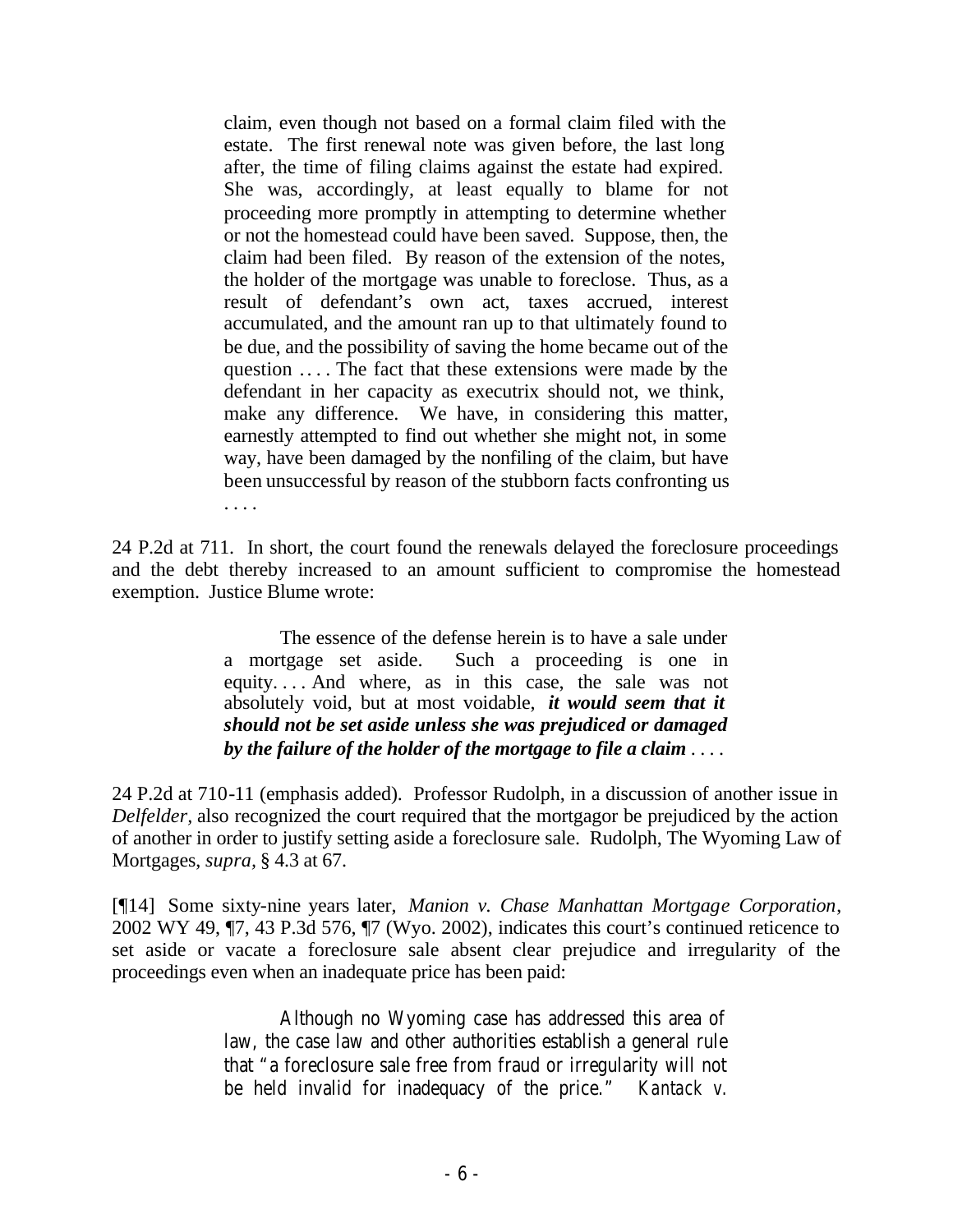*Kreuer*, 280 Minn. 232, 158 N.W.2d 842, 848 (1968); *Giordano v. Stubbs*, 228 Ga. 75, 184 S.E.2d 165, 168-69 (1971); *West Roxbury Co-op. Bank v. Bowser*, 324 Mass. 489, 87 N.E.2d 113, 115 (1949); *Pentad Joint Venture v. First Nat'l Bank of La Grange*, 797 S.W.2d 92, 95-96 (Tex. App. 1990). Stated another way, "The fact that there is some inadequacy in the price at which property was sold is not sufficient ground for setting aside a sale under a power in a mortgage or trust deed where the sale was lawfully made and rightly conducted, with full opportunity for competition in the bidding, and without fraud, partiality, or oppression." 59A C.J.S. *Mortgages* § 680 (1998) (footnote omitted).

This position is substantially consistent with the section in Restatement (Third) of Property: Mortgages entitled "Adequacy of Foreclosure Sale Price":

> (a) A foreclosure sale price obtained pursuant to a foreclosure proceeding that is otherwise regularly conducted in compliance with applicable law does not render the foreclosure defective unless the price is grossly inadequate.

> (b) Subsection (a) applies to both power of sale and judicial foreclosure proceedings.

Restatement (Third) of Property: Mortgages §8.3 at 581 (1997). The comments to this section reflect "close judicial scrutiny of the sale price is more justifiable when the price is being employed to calculate the amount of a deficiency judgment context." *Id.*, § 8.3 cmt. a at 583. In this case, there was no possibility of a deficiency judgment against the Dvorscaks because their liability for any deficiency was discharged due to the bankruptcy action.

[¶15] It can be reasonably inferred from the decision letters of April 4, 2000, and October 30, 2001, that the district court relied on both what it considered to be an unconscionably low sale price and Centura's unilateral mistakes to invoke equity to set aside the foreclosure sale and attempt to return the parties to their presale status quo. We disagree that these circumstances justified setting aside the sale.

[¶16] As an initial matter, "[o]ne of the basic tenets of equity is that equitable remedies depend upon a showing by the claimant of clean hands." *Fremont Homes, Inc. v. Elmer*, 974 P.2d 952, 959 (Wyo. 1999); *see also Dewey v. Wentland*, 2002 WY 2, ¶37, 38 P.3d 402, ¶37 (Wyo. 2002). Centura does not come to this litigation with clean hands. Centura's unilateral errors, and those of its legal representatives, set the stage for this dispute. The mistakes included the failure to: (1) identify and notice all lienholders prior to initiating the foreclosure proceeding; (2) observe the automatic bankruptcy stay; (3) effectively postpone or cancel the foreclosure sale; and (4) attend the foreclosure sale. A mistake by only one of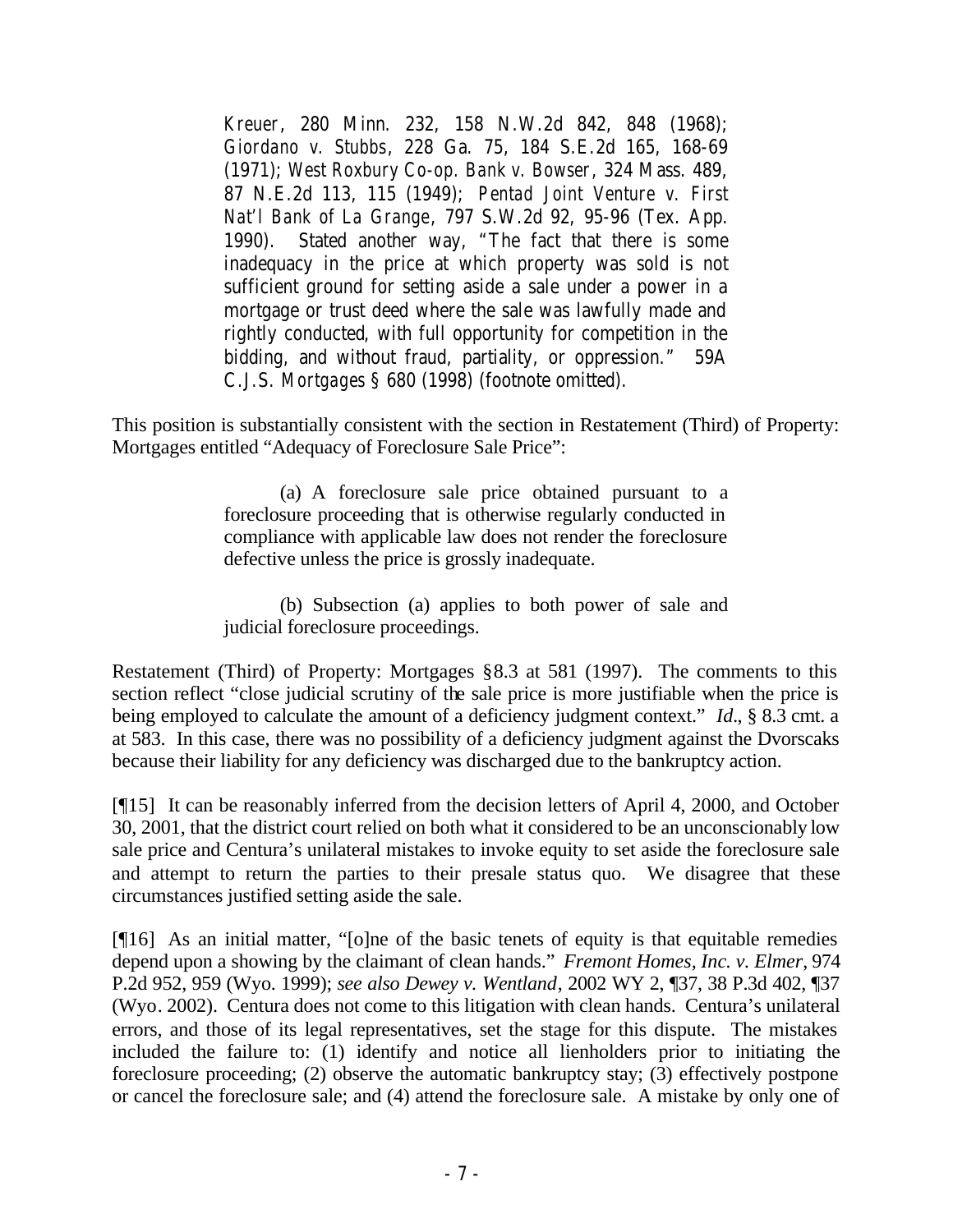the parties ordinarily does not offer a reason for a remedy for that party unless the mistake was produced by the fraudulent or inequitable conduct of the other party. *Givens v. Fowler*, 984 P.2d 1092, 1096 (Wyo. 1999); *Raymond v. Steen*, 882 P.2d 852, 855 (Wyo. 1994); 27A Am. Jur. 2d *Equity* § 12 (1996). Following these acts of misfeasance, Centura attempted to strong-arm the McNeill Trust into surrendering the certificate of sale and to have the bankruptcy court void the sale despite Centura's own violation of the stay. The latter tactic backfired when the bankruptcy court recognized the disingenuous nature of the request and validated the sale with the following comments:

> In the Tenth Circuit, action taken in violation of the automatic stay is void. *Ellis v. Consolidated Diesel Elec. Corp.*, 894 F.2d 371, 372-73 (10<sup>th</sup> Cir. 1990). However, the Tenth Circuit Court of Appeals also recognizes that under some circumstances, retroactive relief is permissible. *In re Calder*, 907 F.2d 953, 956 (10<sup>th</sup> Cir. 1990). In *Calder*, the debtor had actively litigated against the creditor, only raising the automatic stay issue when it was to his legal advantage. That court found the debtor's conduct inequitable and refused to void the litigation.

> In this case, the original mistake was made by Centura. Litigation ensued. Although it is not evident at what point in the proceedings the automatic stay became an issue, all parties proceeded to conduct themselves as though the automatic stay was not in effect. The court agrees with the debtor that Centura should not profit by its mistake, and that the status quo in the state court should be maintained. Therefore, the court will annul the automatic stay to validate the foreclosure sale. To hold otherwise would unfairly reward Centura and effectively void the actions taken by Judge Hartman in the Wyoming District Court action.

[¶17] Yet another mainstay of equitable relief is that equity will not be invoked if an adequate remedy at law exists. *Texaco, Inc. v. State Board of Equalization*, 845 P.2d 398, 402 (Wyo. 1993); *Colorado Interstate Gas Company v. Natural Gas Pipeline Company of America*, 842 P.2d 1067, 1072 (Wyo. 1992). As one seeking the benefits of equity, Centura must show it had no adequate remedy at law. *BHP Petroleum Company, Inc. v. Okie*, 836 P.2d 873, 876 (Wyo. 1992). Neither the parties nor the district court addressed this issue. However, it is obvious Centura could have pursued purchasing the certificate of purchase from the McNeill Trust or the right of redemption from the bankruptcy trustee and sought recoupment of any loss ultimately incurred, if any, through an action against its attorneys for their alleged negligence in processing and supervising the foreclosure sale. It is somewhat ironic to note this matter could have been much more quickly and inexpensively resolved had Centura taken advantage of the \$10,000 offer to sell the certificate of purchase that Mr. McNeill made to Centura's attorneys on the day of the original sale.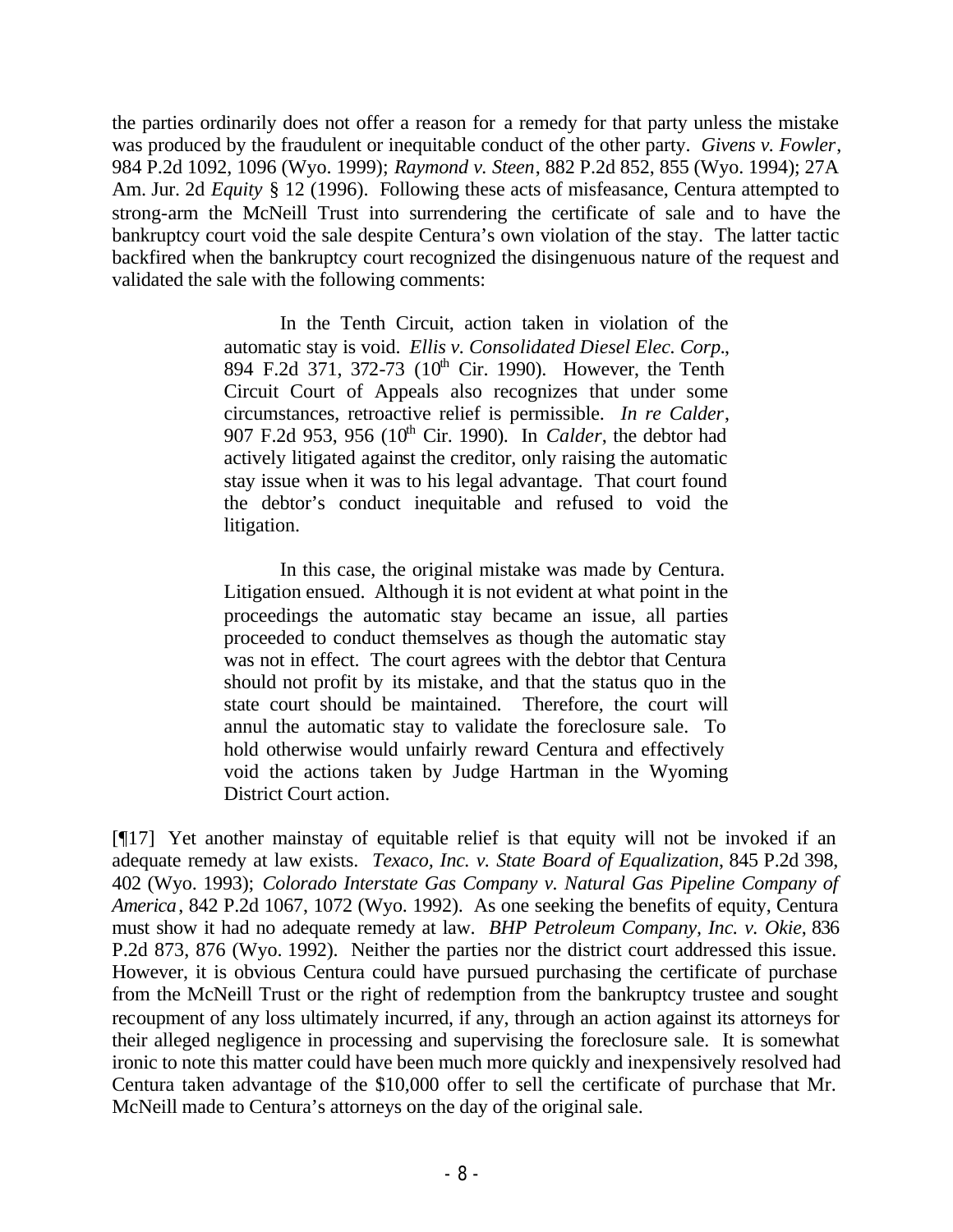[¶18] Even if we were to assume clean hands and no adequate remedy at law, these circumstances still do not warrant setting aside the foreclosure sale. A four-pronged test used by the Minnesota Court of Appeals is useful to evaluate the merits of setting aside a foreclosure sale:

> "(1) A blameless plaintiff fallen into serious error .. . , which promises a disastrous result, wholly unintended by any of the parties to the transaction  $\dots$ ; (2) absence of negligence of the person seeking relief; (3) defendants with knowledge of the mistake attempting to secure by inequitable conduct an unconscionable advantage of plaintiff and to enrich themselves unjustly at his expense; [and] (4) the ability of the court to restore the status quo as to all of the interests involved." *Peterson v. First Nat'l Bank of Ceylon*, 162 Minn. 369, 379, 203 N.W. 53, 56-57 (1925).

*Pole v. Trudeau*, 516 N.W.2d 217, 221 (Minn. Ct. App. 1994).

[¶19] In the instant case, Centura, by its own admission, was not a blameless plaintiff, and it is at least questionable whether the ultimate loss, if Centura had purchased the certificate of purchase or redemption rights, would have had a "disastrous effect." This is especially true since Centura had a potential remedy at law to recoup those funds if, in fact, the mistake was the fault of its attorneys. Centura's negligence also prevents meeting the second prong of the test. The third prong requires the McNeill Trust to have had knowledge of the error and the intent to take unfair advantage. Clearly, this was not the case prior to the actual sale date. Mr. McNeill saw the published foreclosure notice and went to the sale. We decline to infer bad faith from Mr. McNeill's attendance at the foreclosure sale and recognition of a bidding opportunity where inexplicably no representative for the mortgagee appeared at the sale.

[¶20] The fourth and final prong of the test requires the court to ascertain whether it is actually feasible to return the parties to their presale status. In another Minnesota case, *TCF Banking & Savings, F.A. v. Loft Homes, Inc.*, 439 N.W.2d 735, 739 (Minn. Ct. App. 1989), the Minnesota Court of Appeals provided factors "critical in determining whether a return to the status quo can be achieved: first, reliance to a party's detriment upon the foreclosure, and second, any subsequently acquired rights of a third party."<sup>4</sup> As to the first factor, it is reasonable to infer the McNeill Trust relied on the sale to its detriment by paying U.S. Bank for an assignment of the second mortgage to protect its interest in the property from redemption. Centura characterizes the McNeill Trust's actions as unreasonable given knowledge of its competing claims. However the McNeill Trust was entitled to rely upon the sanctity and finality of the foreclosure process and to protect the interest it purchased in

<sup>4</sup> These are referred to as the *Romkey* factors pursuant to *Romkey v. Saumweber*, 212 N.W. 816 (Minn. 1927).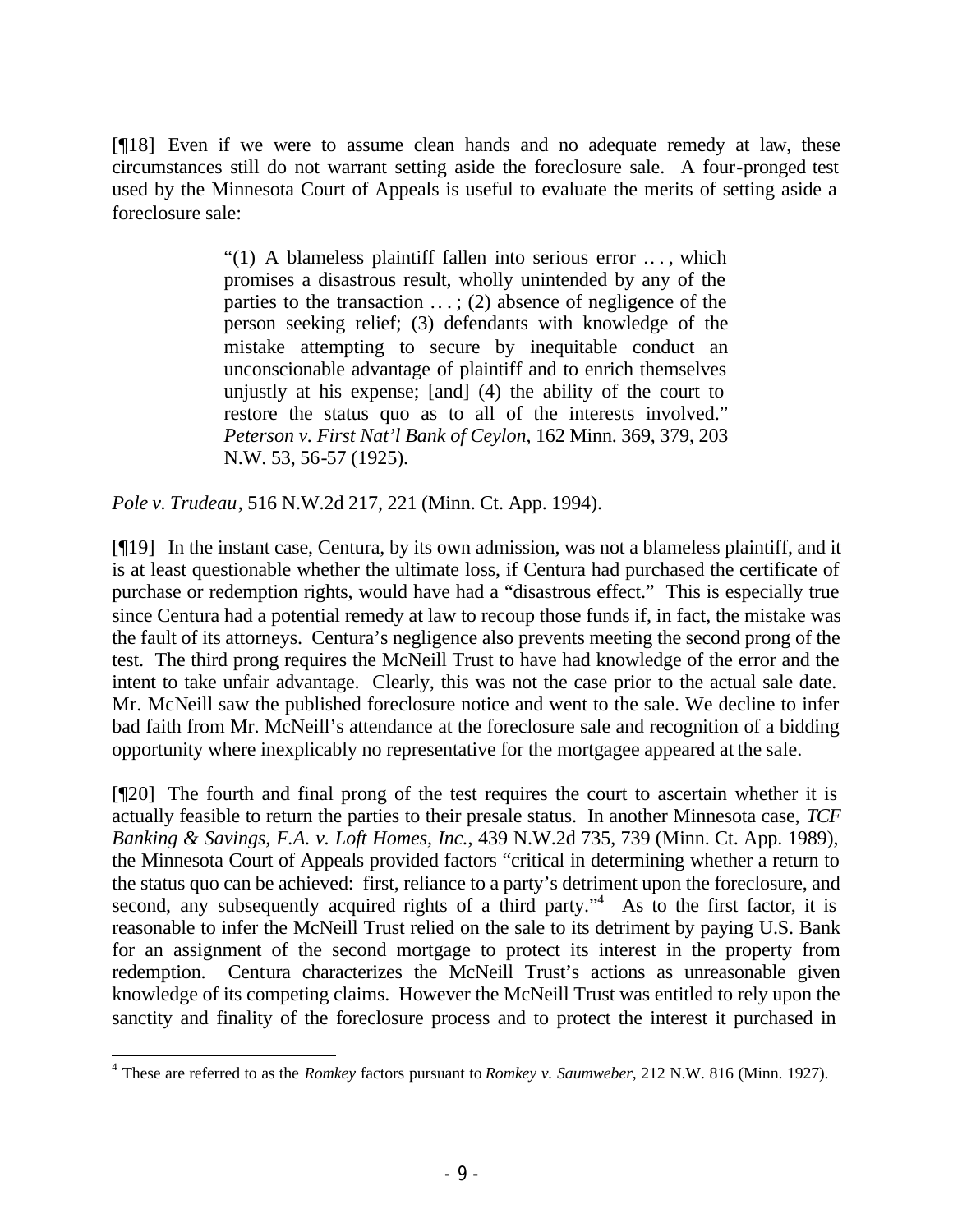compliance with the statutory procedures. While the district court ordered that the McNeill Trust's sale funds be returned and attorney fees and costs be paid, it denied recoupment of the payment made for the second mortgage assignment. The McNeill Trust could not have been made completely whole without affecting the subsequently acquired rights of a third party, U.S. Bank. Therefore, we conclude the parties cannot be substantially returned to their presale status. Harkening back to the *Manion* case where our discussion began, we note this appeal presents no indication of fraud or other irregularity that, in conjunction with an inadequate sale price, would be sufficient to support setting aside the foreclosure sale. Consequently, we find, as a matter of law, the district court's decision to do so should be reversed.

[¶21] We must specifically address, although the district court did not, the remaining three reasons Centura claims the sale should be deemed invalid and set aside–namely, Centura did not attend the sale or notice U.S. Bank, the McNeill Trust did not tender a check immediately upon the acceptance of the bid, and the McNeill Trust was unjustly enriched.

[¶22] We can identify no legal requirement that the mortgagee either attend the sale or provide notice of the sale to a second mortgagee. The "Acceleration; Remedies" clause of the instant mortgage provides in relevant part:

> Lender shall give notice to Borrower prior to acceleration following Borrower's breach of any covenant or agreement in this Security Instrument .. . . If the default is not cured on or before the date specified in the notice, Lender at its option may require immediate payment in full of all sums secured by this Security Instrument without further demand and may invoke the power of sale and any other remedies permitted by applicable law. . . .

> If Lender invokes the power of sale, Lender shall give notice of intent to foreclose to Borrower and to the person in possession of the Property, if different, in accordance with applicable law. Lender shall give notice of the sale to Borrower . . . .Lender shall publish the notice of sale, and the Property shall be sold in the manner prescribed by applicable law. Lender or its designee may purchase the Property at any sale.

This language does not require that the mortgagee/lender bid or even be present at the foreclosure sale. In fact, the instrument states the mortgagee/lender *may* purchase the property at the sale; therefore, it is reasonable to conclude the mortgagee/lender's participation is wholly discretionary.

[¶23] Our "applicable law" governing foreclosure by power of sale is found in §§ 34-4-101 through 34-4-113. The statutes expressly indicate the foreclosure and sale may be accomplished in accordance with either the terms of the mortgage or the statutes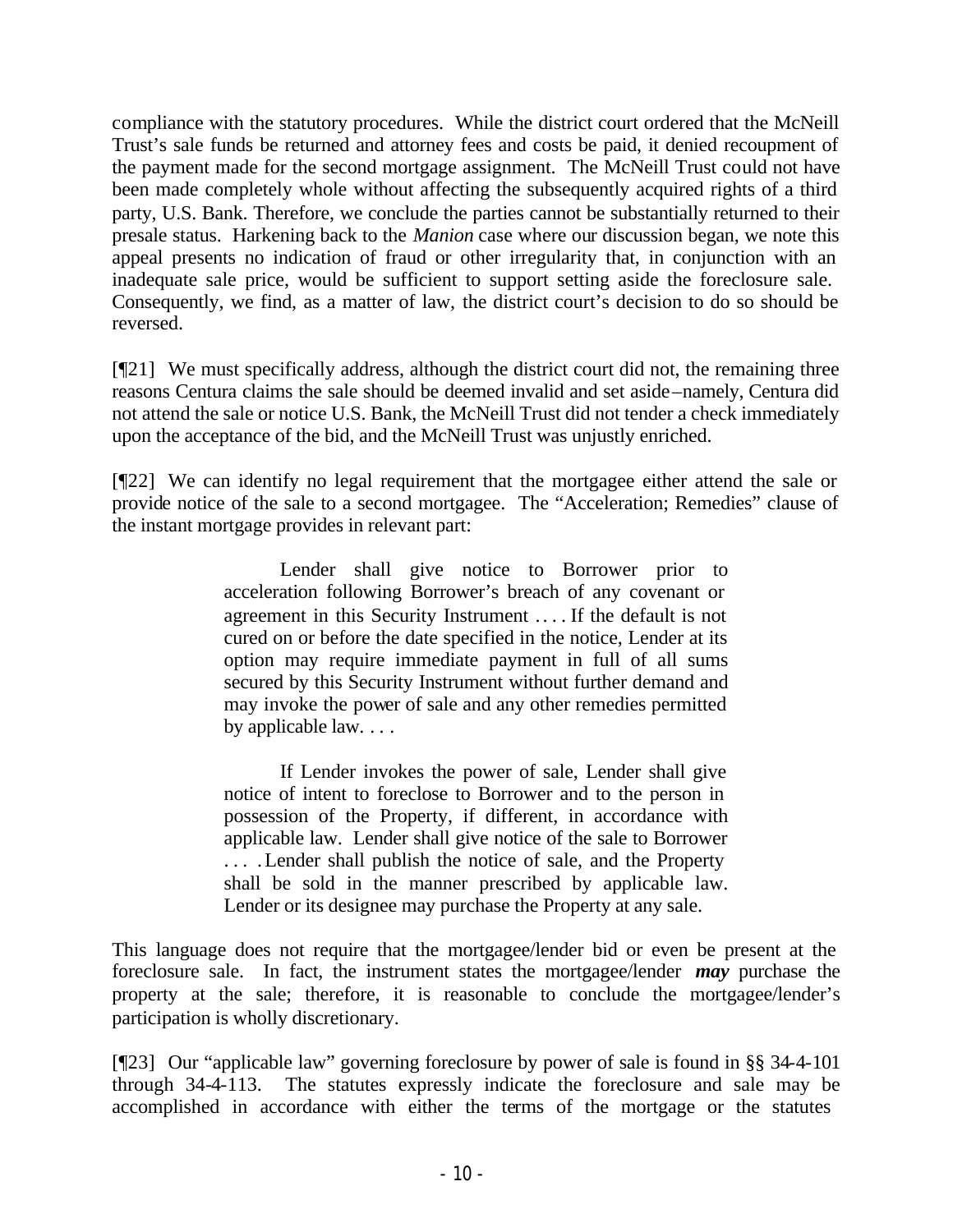themselves. Section 34-4-101. The act augments, rather than limits, the remedies available in mortgage default circumstances. This is relevant because, similar to the mortgage terms, the statutory provisions permit, but do not compel, the mortgagee/lender to attend and/or bid at the foreclosure sale. Section 34-4-108. We find no indication in either the mortgage or the statutes that a foreclosure sale is invalid if the mortgagee/lender does not attend the sale.

[¶24] The mortgage language at issue in this case requires that notice of the alleged default and scheduled foreclosure sale be given in a prescribed manner to the mortgagor/borrower and anyone currently in possession of the property, if it is a different person. Publication of the notice of foreclosure sale is also required. However, no requirement exists to notify other lienholders. Certainly, a foreclosure sale held without notice to other lienholders would not resolve all outstanding encumbrances. "When a junior lienholder is not made a party to a foreclosure, the junior interest is not bound by the foreclosure decree, and the lienholder is entitled to exercise his rights as if the foreclosure had never taken place." *Patel v. Khan*, 970 P.2d 836, 839 (Wyo. 1998). However, it does not follow that failure to give notice would cause the sale to be invalid. "Equity will not set aside a sale merely on the ground that the property was encumbered with other mortgage and judgment liens, at least if there appears to be no controversy as to the amount and priority of such liens." 59A C.J.S. *Mortgages* § 679 at 182 (1998). Similarly, the statutory prerequisites to foreclosure in § 34-4-10 $3<sup>5</sup>$  do not require notification to other lienholders.

(i) That some default in a condition of such mortgage has occurred by which the power to sell became operative;

(ii) That no suit or proceeding has been instituted at law to recover the debt then remaining secured by such mortgage, or any part thereof, or if any suit or proceeding has been instituted, that the same has been discontinued, or that an execution upon the judgment rendered therein has been returned unsatisfied in whole or in part; and

(iii) That the mortgage containing the power of sale has been duly recorded; and if it has been assigned, that all assignments have been recorded; and

(iv) That written notice of intent to foreclose the mortgage by advertisement and sale has been served upon the record owner, and the person in possession of the mortgaged premises if different than the record owner, by certified mail with return receipt, mailed to the last known address of the record owner and the person in possession at least ten (10) days before commencement of publication of notice of sale. Proof of compliance with this subsection shall be by affidavit.

 $\frac{1}{5}$ 

<sup>(</sup>a) To entitle any party to give a notice as hereinafter prescribed and to make such foreclosure, it is requisite: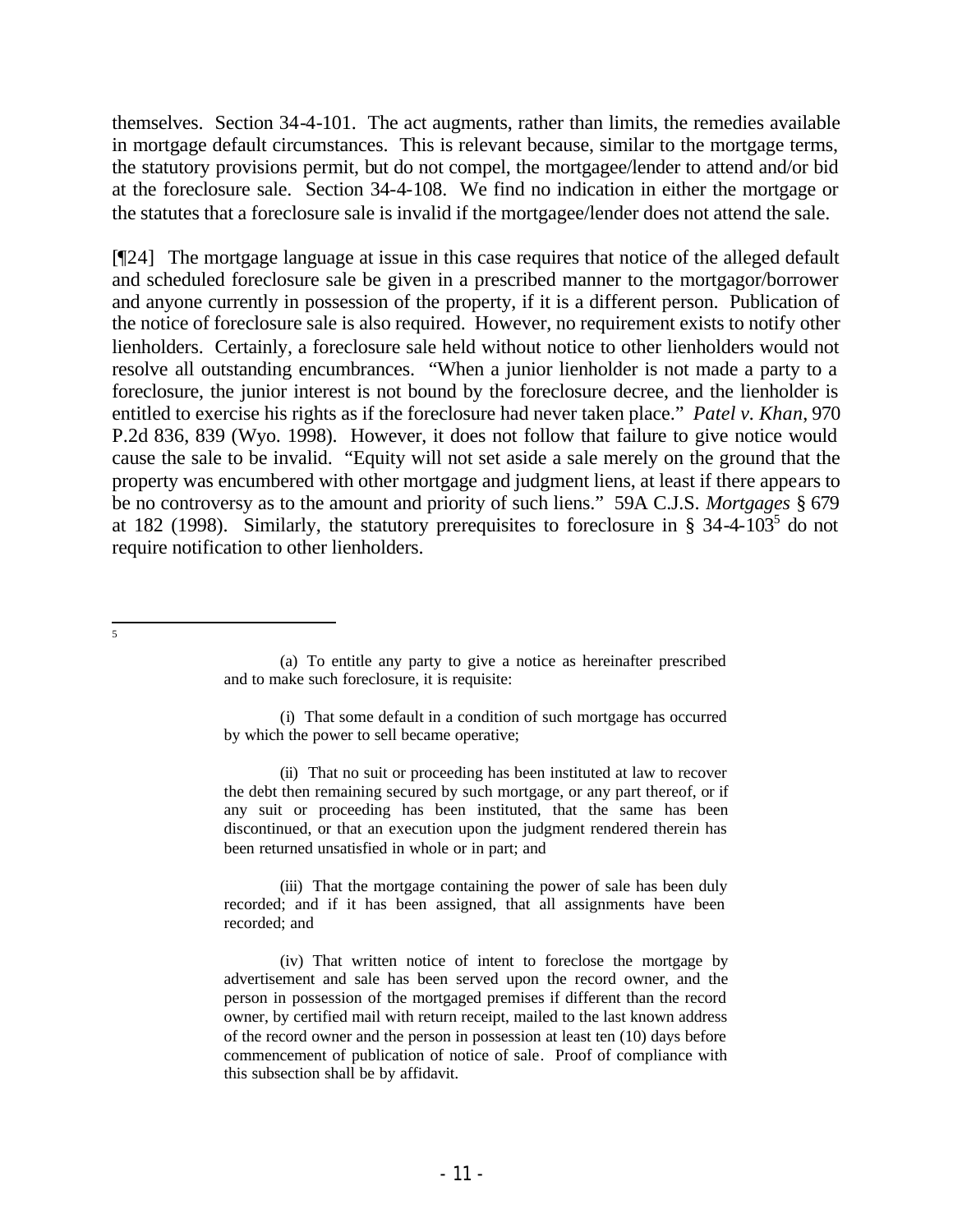[¶25] Centura also alleges the payment by the McNeill Trust was irregular because of a brief delay while the proper payee was determined and Mr. McNeill went to the bank to obtain a certified check. This argument might have some merit had Centura's attorneys taken this opportunity to explain to the sheriff's office, when it called to ascertain the proper payee, that the sale was held in error. However, this did not occur, and, essentially, the check was delivered to the sheriff contemporaneously. Centura cannot demonstrate prejudice from the brief delay and actually participated to the extent it took no corrective action though contact was made regarding the form of the payment check. "Where the terms of sale provide for payment forthwith of the money bid, the bidder may be allowed a reasonable time to produce the amount of his bid." 59A C.J.S. *Mortgages*, *supra*, § 864 at 436. Centura attempts to place technicalities of form over substance to undo the damage flowing from its own errors and/or those of its representatives.

[¶26] We now consider whether the McNeill Trust has been unjustly enriched. "The burden of proving the elements of unjust enrichment is on the party seeking that remedy." *Boyce v. Freeman*, 2002 WY 20, 19, 39 P.3d 1062, 19 (Wyo. 2002). The elements that must be established are:

"(1) Valuable services were rendered, or materials furnished,

"(2) to the party to be charged,

"(3) which services or materials were accepted, used and enjoyed by the party, and,

"(4) under such circumstances which reasonably notified the party to be charged that the plaintiff, in rendering such services or furnishing such materials, expected to be paid by the party to be charged. Without such payment, the party would be unjustly enriched."

*Id.* at ¶12 (quoting *Coones v. Federal Deposit Insurance Corporation*, 894 P.2d 613, 617 (Wyo. 1995)). "[U]njust enrichment claims visualize a situation where a party receives something of value without payment, which was accepted and used so as to unjustly enrich the recipient of the goods or services." *Metz Beverage Company v. Wyoming Beverages, Inc.*, 2002 WY 21, ¶36, 39 P.3d 1051, ¶36 (Wyo. 2002). The circumstances of this case fail to prove the fourth element of unjust enrichment–"reasonably notified the party to be charged that the plaintiff, in rendering such services or furnishing such materials, expected to be paid" more than the amount bid.

[¶27] The McNeill Trust made its \$20,000 bid at what was advertised to be a competitive foreclosure sale arranged by Centura and its representatives. Under these circumstances, we cannot find the McNeill Trust was on notice that, if it was successful in obtaining the subject property by competitive bid for a price less than the outstanding mortgage balance, Centura would expect payment for the difference. This suggestion is wholly inconsistent with the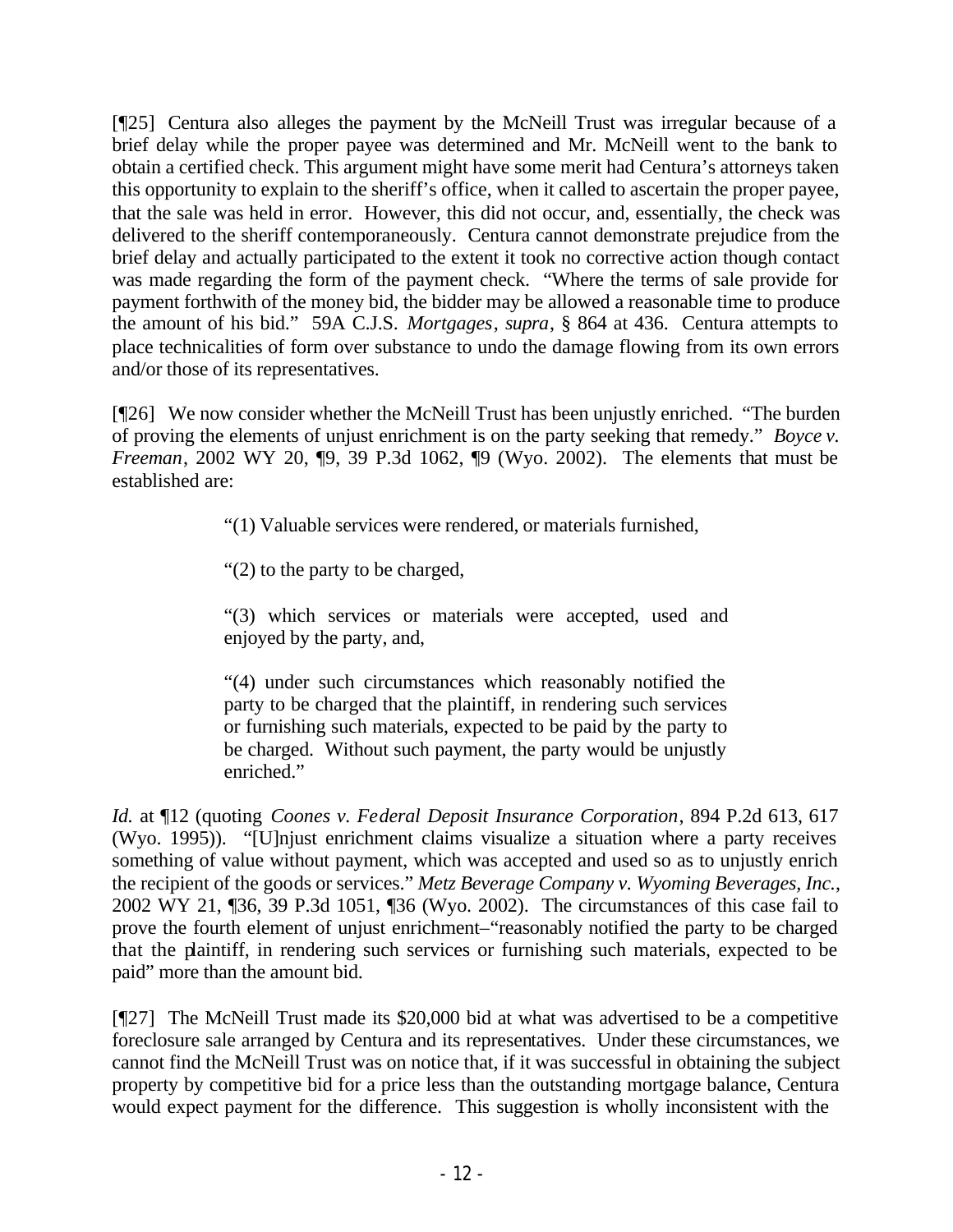normal and reasonable understanding and expectation of a competitive bid sale. The only thing the McNeill Trust should reasonably have been on notice of was that the highest bid would purchase the property. The McNeill Trust did not lose rights or receive heightened responsibilities solely because the price it paid was substantially less than the debt.

[¶28] We are not persuaded, pursuant to the particular facts of this case, that this bid should be considered unconscionable, grossly inadequate, or the root of unjust enrichment. As we noted in *Manion*:

> [N]ot only did Manion have the right to go to the foreclosure sale and purchase the property to protect his investment, Wyoming law also provides a right of redemption following a foreclosure sale. This right is available to both the person whose real property has been sold as well as a mortgagee such as Manion. Wyo. Stat. Ann. §§ 1-18-103 and -104 (LexisNexis 2001). Generally, "where the right of redemption is not cut off by the sale, the courts are more reluctant to set it aside for inadequacy of price than where the sale bars the right altogether." 59A C.J.S. *Mortgages* § 680.

2002 WY 49, ¶8. "There is no requirement that foreclosed property be sold for its appraised value, which may or may not reflect the price that could be obtained upon sale of the property." *World Savings and Loan Association v. Amerus Bank,* 740 N.E.2d 466, 474 (Ill. App. Ct. 2000). "'[F]air market value' presumes market conditions that, by definition, simply do not obtain in the context of a forced sale." *BFP v. Resolution Trust Corporation*, 511 U.S. 531, 538 (1994); *see also Krohn v. Sweetheart Properties, Ltd.*, 52 P.3d 774, 780 (Ariz. 2002).

[¶29] Some jurisdictions have adopted arbitrary percentages of fair market value as their benchmark of unconscionability and which could be utilized to support an unjust enrichment claim. For example, New Mexico identifies sale prices of ten percent to forty percent of value as inadequate and sufficient to justify setting aside a sale when combined with other inequitable circumstances. *Crown Life Insurance Company v. Candlewood, Ltd.*, 818 P.2d 411, 415 n.2 (N.M. 1991); *Armstrong v. Csurilla*, 817 P.2d 1221, 1235 (N.M. 1991). Delaware uses a fifty percent fair market value test, and it is suggested in the comment to § 8.3 of Restatement (Third) of Property: Mortgages that less than twenty percent of fair market value is widely accepted as "grossly inadequate." *Burge v. Fidelity Bond and Mortgage Company*, 648 A.2d 414, 419 (Del. 1994); Restatement (Third) of Property: Mortgages, *supra*, § 8.3 cmt. b at 584. We will not substitute arbitrary limitations for thorough examination of the facts and equities of each case to determine unconscionability or unjust enrichment.

[¶30] Pursuant to our analysis, we conclude the district court erred in granting summary judgment to Centura and endeavoring to return the parties to their presale status. We reverse the grant of summary judgment to Centura and remand for entry of summary judgment on